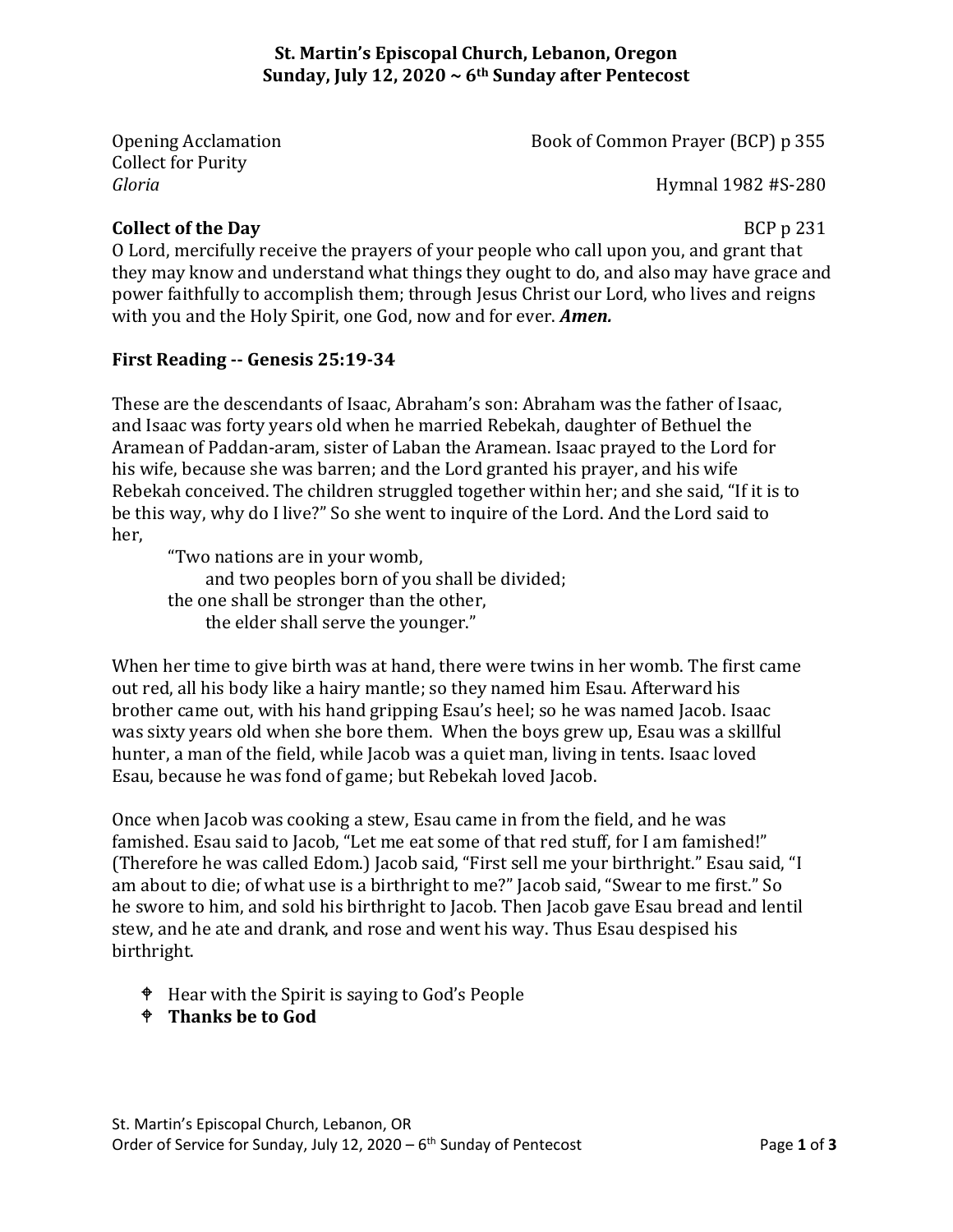#### **Psalm 119:105-112**

- 105 Your word is a lantern to my feet \* and a light upon my path.
- 106 I have sworn and am determined \* to keep your righteous judgments.
- 107 I am deeply troubled; \* preserve my life, O LORD, according to your word.
- 108 Accept, O LORD, the willing tribute of my lips, \* and teach me your judgments.
- 109 My life is always in my hand, \* yet I do not forget your law.
- 110 The wicked have set a trap for me, \* but I have not strayed from your commandments.
- 111 Your decrees are my inheritance for ever; \* truly, they are the joy of my heart.
- 112 I have applied my heart to fulfill your statutes \* for ever and to the end.

## **Second Lesson – Romans 8:1-11**

There is no condemnation for those who are in Christ Jesus. For the law of the Spirit of life in Christ Jesus has set you free from the law of sin and of death. For God has done what the law, weakened by the flesh, could not do: by sending his own Son in the likeness of sinful flesh, and to deal with sin, he condemned sin in the flesh, so that the just requirement of the law might be fulfilled in us, who walk not according to the flesh but according to the Spirit. For those who live according to the flesh set their minds on the things of the flesh, but those who live according to the Spirit set their minds on the things of the Spirit. To set the mind on the flesh is death, but to set the mind on the Spirit is life and peace. For this reason the mind that is set on the flesh is hostile to God; it does not submit to God's law-- indeed it cannot, and those who are in the flesh cannot please God.

But you are not in the flesh; you are in the Spirit, since the Spirit of God dwells in you. Anyone who does not have the Spirit of Christ does not belong to him. But if Christ is in you, though the body is dead because of sin, the Spirit is life because of righteousness. If the Spirit of him who raised Jesus from the dead dwells in you, he who raised Christ from the dead will give life to your mortal bodies also through his Spirit that dwells in you.

- Hear with the Spirit is saying to God's People
- **Thanks be to God**

The Holy Gospel of our Lord Jesus Christ, according to Matthew (**Matthew 13:1-9, 18-23)**

**Glory to you, Lord Christ.**

Jesus went out of the house and sat beside the sea. Such great crowds gathered around him that he got into a boat and sat there, while the whole crowd stood on the beach.